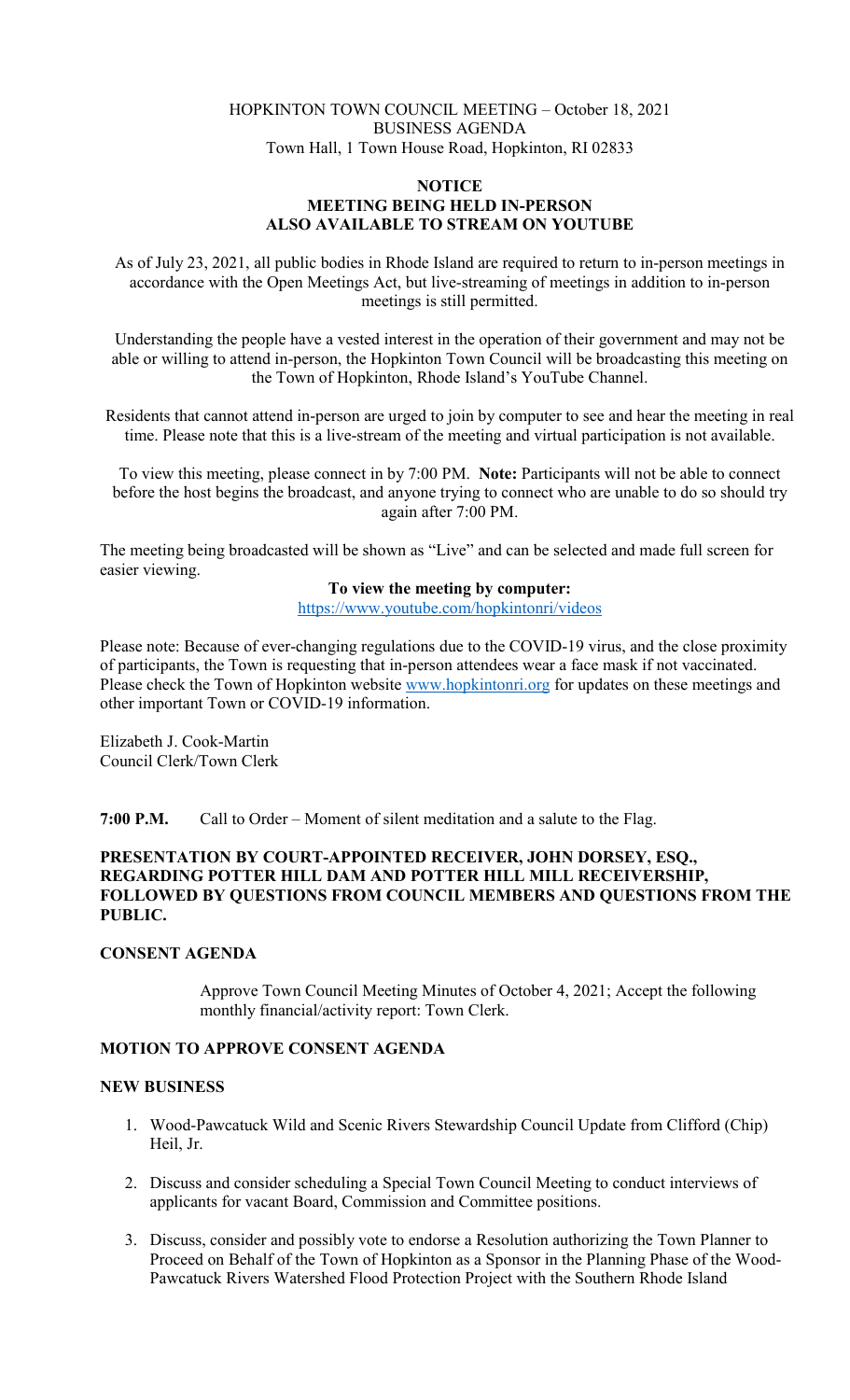Conservation District under the Watershed and Flood Prevention Operations Program of the United States Department of Agriculture - Natural Resources Conservation Service (NRCS). See attached.

4. Discuss and consider the possible formation a Communication Committee for the purpose of improving how the Town communicates important and general information to taxpayers – Councilor Marvel.

## **BOARDS & COMMISSIONS**

- 1. Discuss, consider and possibly vote to accept the resignation of Stiles Gilmore IV from the Police Commission.
- 2. Discuss, consider and possibly vote to appoint Cecil Wayles to the Planning Board.

#### **PUBLIC FORUM – To participate you must be present in the Meeting Room**

#### **ADJOURN**

If communication assistance (readers/interpreters/captions) is needed or any other accommodation to ensure equal participation by any person, please contact the Town Clerk's Office at 377-7777 (V) or 377-7773 (TDD) at least two (2) business days prior to the meeting.

Posting Details: Town Hall, Police Station, Hopkinton Website, Secretary of State Website. Posting date: October 14, 2021